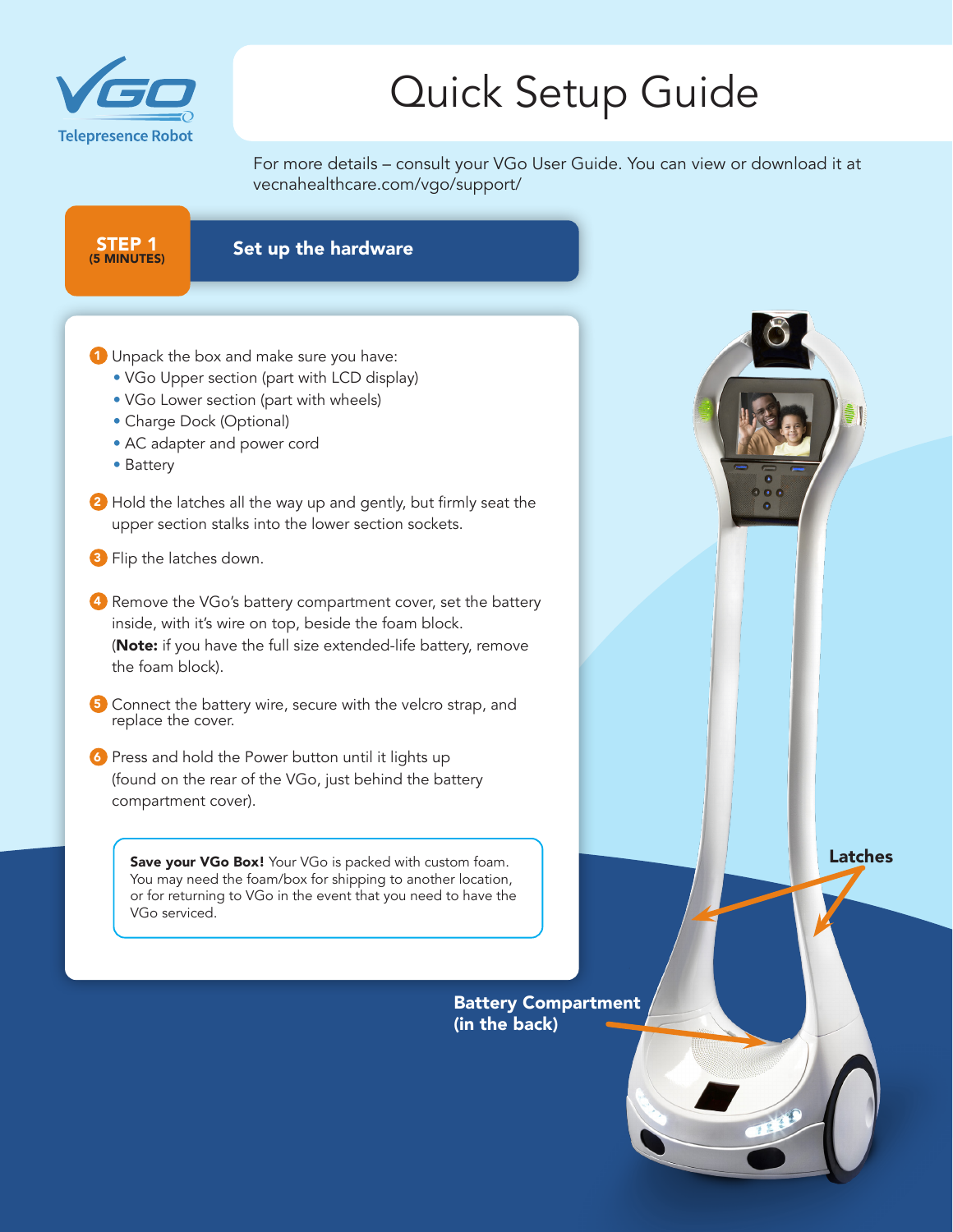

(5 MINUTES)

## $S$ TEP 2 Set up the wireless connection

#### For WiFi

- **1** From the Welcome screen, select Next to configure your WiFi.
- 2 Touch the center blue OK button to select WiFi Network Settings.
- 3 Use the blue arrow keys to scroll and highlight your required WiFi network and touch the center OK button.
	- If the required network is "hidden", it will not appear in the list. Select Add Hidden and enter the required information.
- 4 Enter your WEP key or Pass key and select Accept.
	- If you are prompted to Select EAP Method, then certificates are required. Consult Appendix 1 of your user guide for detailed instructions.
	- If the network is "open" and no passkey is required, this step will be skipped.
- 5 Wait for a new screen that says "Please Login to vgocom.com...." This may take a few minutes."
- 6 Leave your VGo at that screen and proceed to Step 3.



Consult the VGo User Guide on how to setup VGo on networks that require Static IP addressing, 802.1X authentication, and how to enable WiFi roaming

#### For Verizon 4G LTE (applies only to VGo's with embedded 4G LTE)

- **1** From the Welcome screen, select Next to configure your 4G LTE connection.
- 2 Use the blue arrow keys to highlight Reboot to VZW 4G LTE and touch the center blue OK button to select.
- **3** A message will notify you that a re-boot is required. Select Yes.
- 4 The VGo will restart and the Welcome screen will again be displayed. Select Next.
- 5 Select VZW 4G LTE Settings
- 6 Wait for a new screen that says "Please Login to vgocom.com.... "This may take a few minutes
- **7** Leave your VGo at that screen and proceed to Step 3.



A Verizon 4G LTE Sim Card has been pre-installed. Your Verizon rep will need to activate the Sim Card.

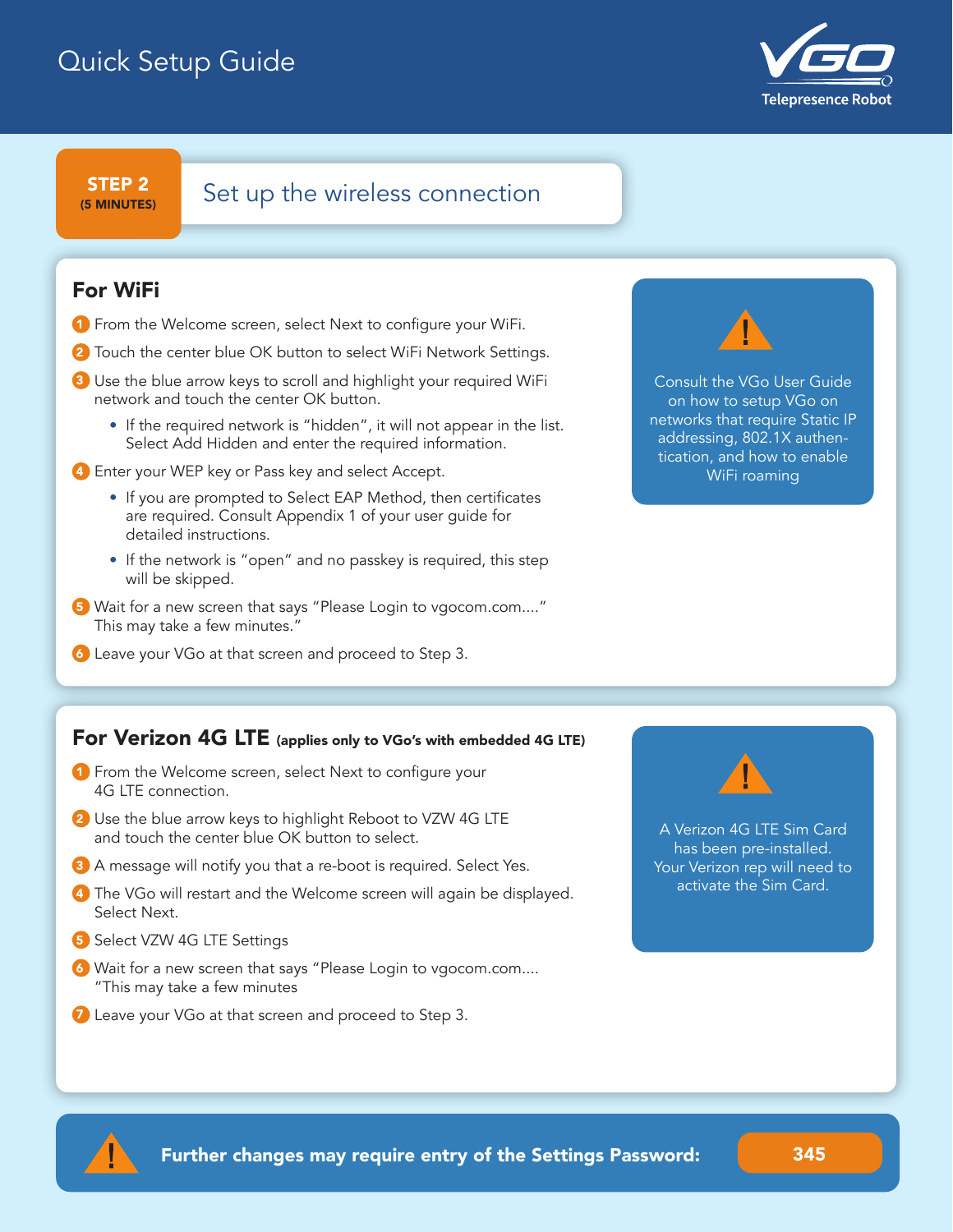

(5 MINUTES)

## $STEP 3$  Create a VGo community

Steps 3 and 4 should be completed by the person who will be administering VGos within your organization (administrative privileges can be transferred / changed at any time). Skip this step and proceed to Step 4 if this VGo will be added to an existing VGo Community within your organization.

#### For WiFi

- 1 Go to http://vecnahealthcare.com/vgo and select My Account
- 2 Select Create a New VGo Community
- **3** On the Sign Up page be sure to complete all fields and then click Create Community.

Your VCode is:

anywhere114

- Set up the wireless connection 4 You will receive an email shortly to verify your account. Click on the verify link inside.
	- 5 Log-in with your recently created username and password. Proceed to Step 4.

### Set up your Charge Dock

Plug the power cord into the Charge Dock and position against a wall that is in an open area for easy access. Select DOCK on the VGo touchpad or your VGo PC App to charge the battery.

*In order to detect the charging dock, VGo must be within 10 feet and facing the front of the dock.*





This equipment has been tested and found to comply with the limits for a Class A digital device, pursuant to Part 15 of the FCC Rules. These limits are designed to provide reasonable protection against harmful interference when the equipment is operated in a commercial environment. This equipment generates, uses and can radiate radio frequency energy and, if not installed and used in accordance with the instructions, may cause harmful interference to radio communications.

Operation of this equipment in a residential area is likely to cause harmful interference in which case the user will be required to correct the interference at his own expense.

Changes or modifi cations not expressly approved by VGo Communications, Inc. for compliance could void the users authority to operate the equipment.

© 2011-2020 Vecna Technology. All rights reserved. Instructions subject to change. Printed in the USA. LTE is a trademark of ETSI.